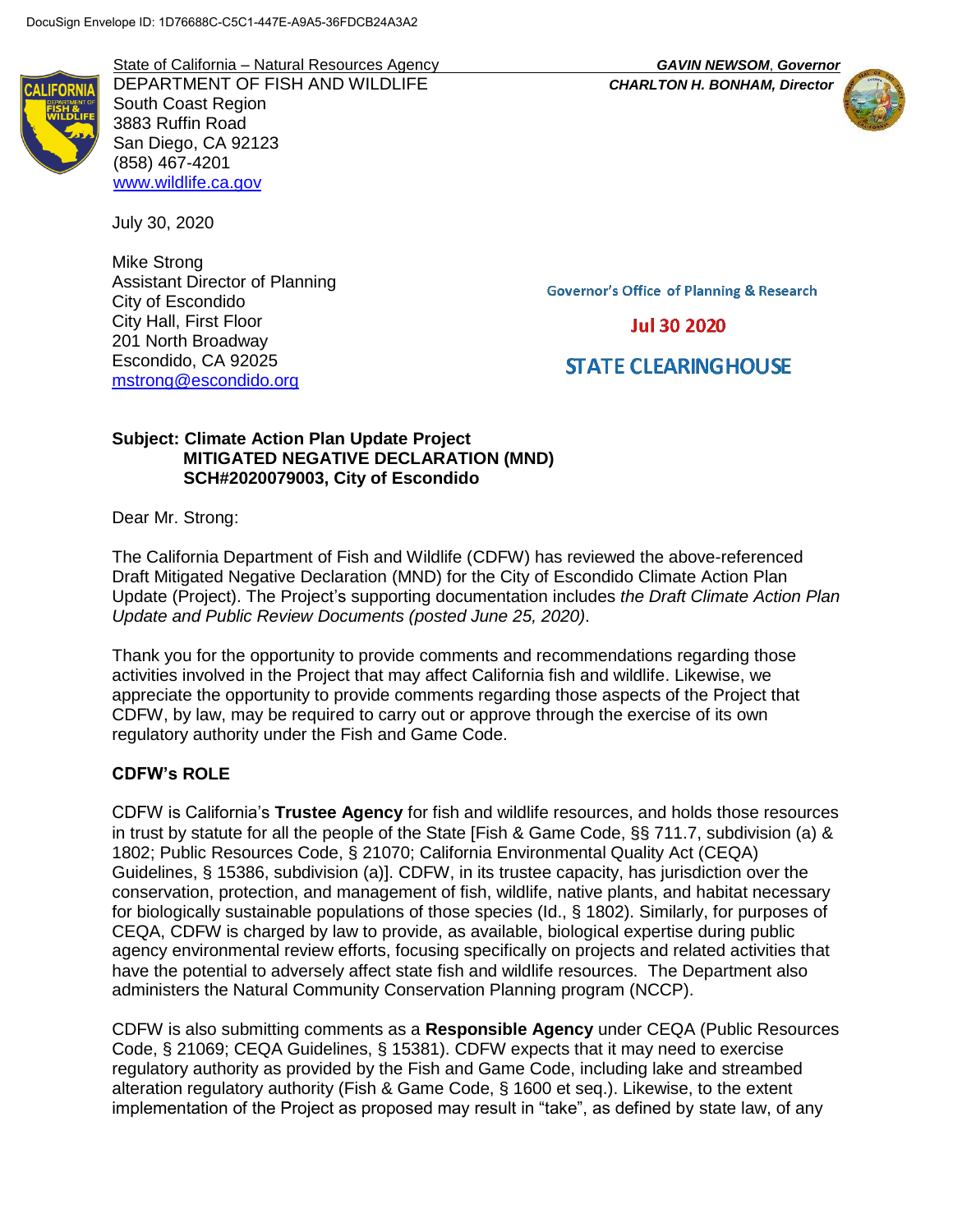Mike Strong City of Escondido Page **2** of **7** July 30, 2020

species protected under the California Endangered Species Act (CESA) (Fish & Game Code, § 2050 et seq.), or state-listed rare plant pursuant to the Native Plant Protection Act (NPPA; Fish & Game Code, §1900 et seq.) authorization as provided by the applicable Fish and Game Code will be required.

#### **PROJECT DESCRIPTION AND SUMMARY**

**Proponent:** The City of Escondido (City)

**Objective:** The City proposes to adopt the Climate Action Plan Update (CAP). The CAP was originally created and adopted by the City in 2013 in response to the California Global Warming Solutions Act (Assembly Bill ["AB"] 32) of 2006, which established the state's first target to reduce GHG emissions and set a goal of lowering emissions to 1990 levels by 2020. The CAP established a comprehensive framework to reduce greenhouse gas (GHG) emissions in the City. In 2016, Governor Brown signed Senate Bill ("SB") 32 into law, which established a new mid-term GHG reduction target of 40 percent below 1990 levels by 2030.

The proposed CAP update identifies the following nine strategies and measures to reduce GHG emissions citywide from a variety of emissions categories: 1) Increase the Use of Zero-Emission or Alternative Fuel Vehicles; 2) Reduce Fossil Fuel Use; 3) Reduce Vehicle Miles Traveled; 4) Increase Building Energy Efficiency Strategy; 5) Increase Renewable and Zero-Carbon Energy; 6) Increase Water Efficiency; 7) Diversify Local Water Supply; 8) Reduce and Recycle Solid Waste; and 9) Carbon Sequestration and Land Conservation. The CAP update does not include any development proposals and would not directly result in physical environmental effects from the construction or operation of facilities. Future projects resulting from implementation of GHG reduction measures might involve minor grading, excavation, and other ground disturbance and would primarily occur in already disturbed or developed areas such as roadways and parking lots.

**Location:** The City is in northern San Diego County ("North County"), approximately 30 miles north of Downtown San Diego and 18 miles east of the Pacific Ocean. The City includes approximately 37.5 square miles within the incorporated boundary, and approximately 68 square miles within the city's sphere of influence. Escondido is bounded on the north by the unincorporated communities of Valley Center and Hidden Meadows, on the west by the City of San Marcos, on the south by Lake Hodges and the City of San Diego, and on the east by unincorporated San Diego County. Interstate 15 bisects Escondido in a north-south direction and State Route 78 transitions from freeway to surface streets in an east-west direction through the community. The planning area for the CAP includes the portion within the incorporated area only.

**Biological Setting:** The Multiple Habitat Conservation Program (MHCP), adopted by San Diego Association of Governments (SANDAG) in 2003, is a comprehensive, multiple jurisdictional sub-regional habitat planning program designed for north western San Diego County. The City of Escondido is included in the MHCP study area for which SANDAG, in cooperation with the City of Escondido, created a Draft Escondido Subarea Plan (SAP). The subarea plans describe specific biological conservation policies each city agrees to institute to implement the MHCP. The public review draft of the Escondido SAP was released in 2001; however, the subarea plan was not adopted by the City. The subarea plan covers the entire City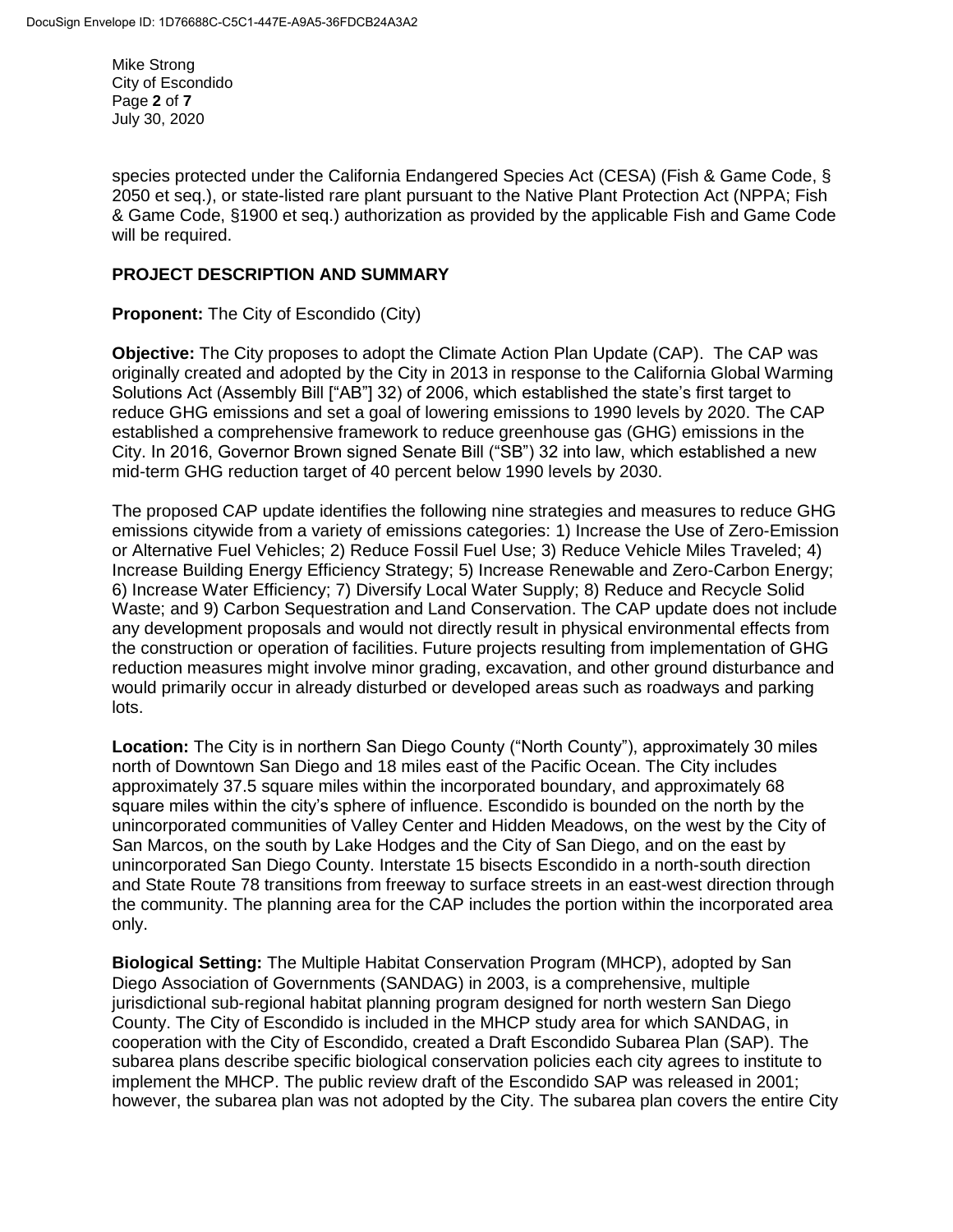Mike Strong City of Escondido Page **3** of **7** July 30, 2020

boundary and approximately 3,000 acres of unincorporated County land within the City's sphere of influence. Though the Draft SAP has not been adopted, the City complies with the conservation policies identified in the MHCP through use of the Draft SAP as an implementation tool.

### **COMMENTS AND RECOMMENDATIONS**

CDFW offers the comments and recommendations below to assist the City in adequately identifying and/or mitigating the Project's significant, or potentially significant, direct and indirect impacts on fish and wildlife (biological) resources. Editorial comments or other suggestions may also be included to improve the document. CDFW recommends the measures or revisions below be included in a science-based monitoring program that contains adaptive management strategies as part of the Project's CEQA mitigation, monitoring and reporting program (Public Resources Code, § 21081.6 and CEQA Guidelines, § 15097).

# **I. Mitigation Measure or Alternative and Related Impact Shortcoming**

#### **Comment #1: Impacts to nesting birds**

**Issue:** Impacts to nesting birds.

**Specific Impact:** Impacts to nesting birds could result from construction and ground disturbing activities. Project disturbance activities could result in mortality or injury to nestlings, as well temporary or long-term loss of suitable foraging habitats.

**Why the Impact Would Occur:** Project disturbance activities could result in mortality or injury to nestlings, as well temporary or long-term loss of suitable foraging habitats.

**Evidence the Impact Would be Significant:** Construction during the breeding season of nesting birds could result in the incidental loss of breeding success or otherwise lead to nest abandonment.

### **Recommended Potentially Feasible Mitigation Measure**

**Mitigation Measure #1:** To protect nesting birds that may occur on site or adjacent to the Project boundary, no construction shall occur from February 15 through August 31 (January 1 for raptors). If Project activities cannot be voided from February 15 through August 31 a qualified biologist shall complete a survey for nesting bird activity within a 500-foot radius of the construction site. The nesting bird surveys shall be conducted at appropriate nesting times and concentrate on potential roosting or perch sites. Surveys shall be conducted by a qualified biologist no more than 14 days prior to the beginning of any Project-related activity likely to impact raptors and migratory songbirds, for the entire Project site. If Project activities are delayed or suspended for more than 14 days during the breeding season, the surveys will be repeated. If nesting raptors and migratory songbirds are identified, CDFW recommends the following minimum no-disturbance buffers be implemented 300 feet around active passerine (perching birds and songbirds) nests, 500 feet around active non-listed raptor nests or active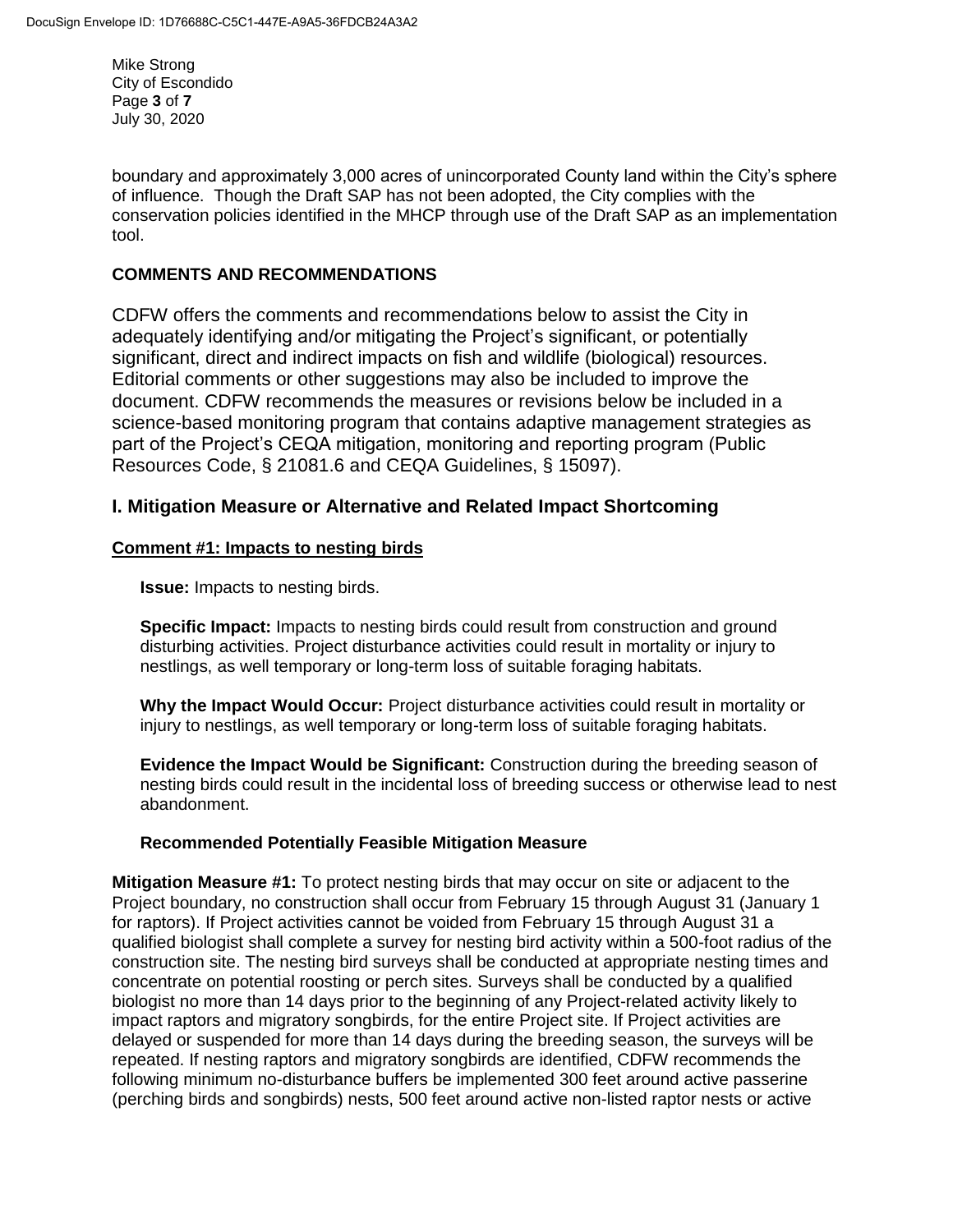Mike Strong City of Escondido Page **4** of **7** July 30, 2020

listed bird nests. These buffers shall be maintained until the breeding season has ended or until a qualified biologist has determined that the birds have fledged and are no longer reliant upon the nest or parental care for survival. Buffers shall be increased if needed to protect active nests.

# **II. Editorial Comments and/or Suggestions**

#### **Comment #2: Future Projects – Environmental Review**

The draft CAP outlines guidelines and strategies for reduction of GHG emissions, but the plan itself does not include any development proposals or directly result in any projects with physical impacts to the environment. Future implementation of the strategies in the updated CAP is anticipated to include projects that would involve ground disturbing activities, including minor grading, excavation, and other ground disturbance that would occur during the construction of new electric vehicle (EV) charging infrastructure, photovoltaic systems, roundabouts, bicycle and pedestrian infrastructure, and transit stop shelters, as well as tree planting at new developments, city facilities, public parks, and along rights-of-way.

Future implementation of the strategies in the updated CAP is anticipated to include projects that would involve ground disturbing activities, including minor grading, excavation, and other ground disturbance that would occur during the construction of new electric vehicle (EV) charging infrastructure, photovoltaic systems, roundabouts, bicycle and pedestrian infrastructure, and transit stop shelters, as well as tree planting at new developments, city facilities, public parks, and along rights-of-way.

As stated in the draft MND, implementation of GHG reduction measures that would involve ground disturbing activities, including grading and excavation, could, depending on their location, result in substantial adverse direct and indirect effects to special-status species, including injury, mortality, habitat modification, and disturbance. However, given the nature of the GHG reduction measures, construction activities associated with their implementation are anticipated to occur in already disturbed or developed areas such as roadways and parking lots.

CDFW concurs with the process described in the draft MND for review of subsequent projects that would occur under implementation of the updated CAP. As outlined in the draft MND:

- a) future projects would be required to comply with General Plan Policy 1.5, which directs the City to require that a qualified professional conduct a survey for proposed development projects located in areas potentially containing significant biological resources;
- b) projects would be required to comply with existing federal and State regulations that protect conserve, protect, and preserve special-status species, and their habitat, and undergo the City's discretionary review process, where applicable, including completion of subsequent project-level planning and environmental review under CEQA;
- c) compliance with the federal Endangered Species Act (ESA), the California Endangered Species Act (CESA), and California Fish and Game Codes would minimize project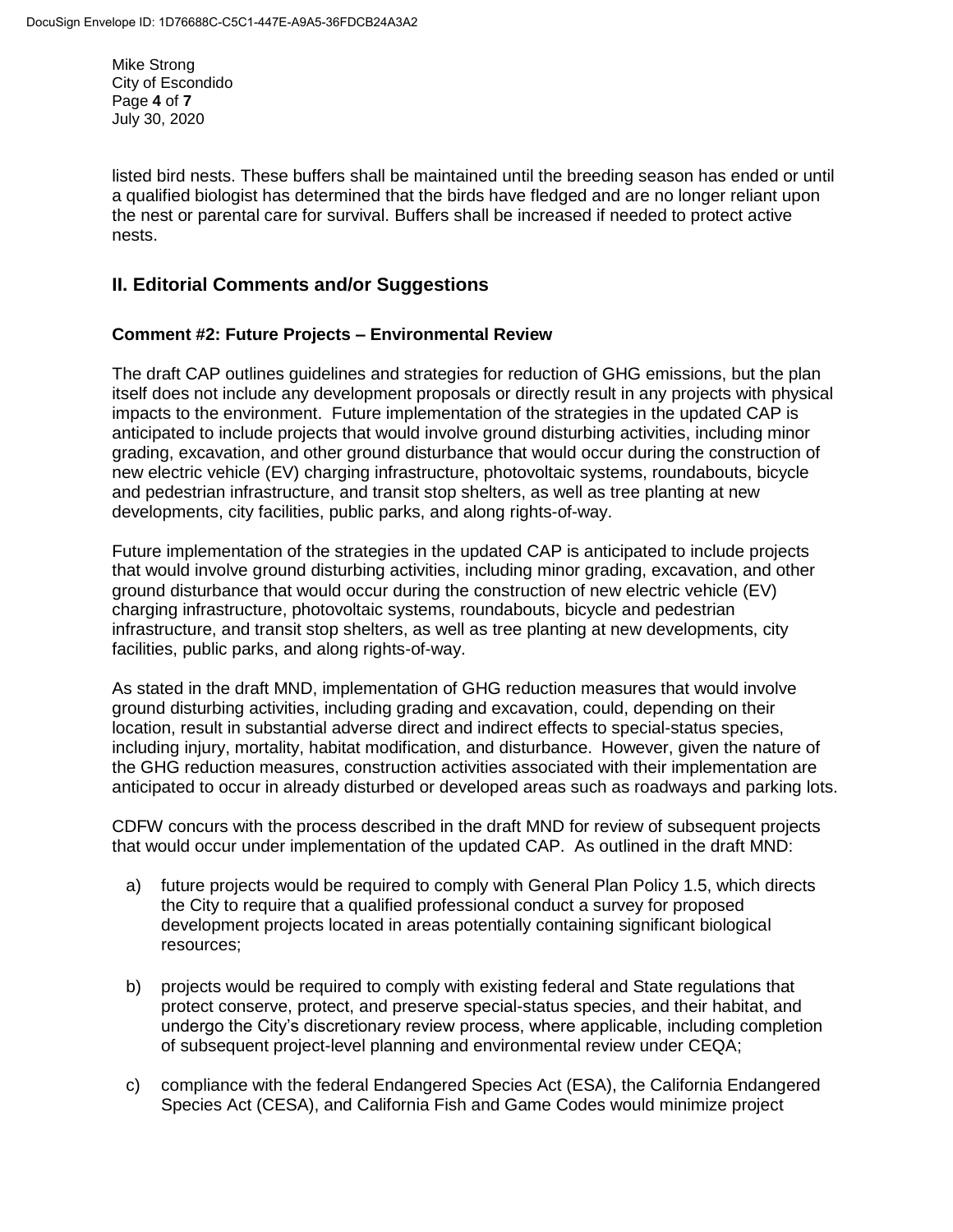Mike Strong City of Escondido Page **5** of **7** July 30, 2020

specific impacts and protect special-status species and their habitats;

- d) projects would be required to comply with state and local regulations that protect wetlands, including section 1600 *et seq.* of the Fish and Game Code. As per section 1600, if avoidance is not feasible the Project applicant (or "entity") must provide written notification to CDFW pursuant to section 1600 *et seq.* of the Fish and Game Code. Based on this notification and other information, CDFW determines whether a Lake and Streambed Alteration Agreement (LSA) with the applicant is required prior to conducting the proposed activities. A notification package for a LSA may be obtained by accessing CDFW's web site at [www.wildlife.ca.gov/habcon/1600;](http://www.wildlife.ca.gov/habcon/1600) and,
- e) though the MHCP Draft San Escondido SAP has not been adopted, the City complies with the conservation policies identified in the MHCP through use of the as an implementation tool. The SAP covers the entire City boundary and approximately 3,000 acres of unincorporated County land within the City's sphere of influence. The planning area for the CAP includes the portion within the incorporated area only. Further, implementation of GHG reduction measures that would involve ground disturbing activities, including grading and excavation, would occur in already disturbed, developed areas such as roadways and parking lots. Therefore, GHG reduction measures are not anticipated to conflict with provisions of the MHCP.

### **ENVIRONMENTAL DATA**

CEQA requires that information developed in environmental impact reports and negative declarations be incorporated into a database which may be used to make subsequent or supplemental environmental determinations. (Pub. Resources Code, § 21003, subd. (e).) Accordingly, please report any special status species and natural communities detected during Project surveys to the California Natural Diversity Database (CNDDB). The CNNDB field survey form can be found at the following link:

[http://www.dfg.ca.gov/biogeodata/cnddb/pdfs/CNDDB\\_FieldSurveyForm.pdf.](http://www.dfg.ca.gov/biogeodata/cnddb/pdfs/CNDDB_FieldSurveyForm.pdf) The completed form can be mailed electronically to CNDDB at the following email address: CNDDB@wildlife.ca.gov. The types of information reported to CNDDB can be found at the following link: http://www.dfg.ca.gov/biogeodata/cnddb/plants\_and\_animals.asp.

### **FILING FEES**

The Project, as proposed, would have an impact on fish and/or wildlife, and assessment of filing fees is necessary. Fees are payable upon filing of the Notice of Determination by the Lead Agency and serve to help defray the cost of environmental review by CDFW. Payment of the fee is required in order for the underlying Project approval to be operative, vested, and final. (Cal. Code Regs, tit. 14, § 753.5; Fish & G. Code, § 711.4; Pub. Resources Code, § 21089.)

### **CONCLUSION**

CDFW appreciates the opportunity to comment on the MND to assist the County in identifying and mitigating Project impacts on biological resources. CDFW requests an opportunity to review and comment on any response that the City has to our comments and to receive notification of any forthcoming hearing date(s) for the Project. Questions regarding this letter and further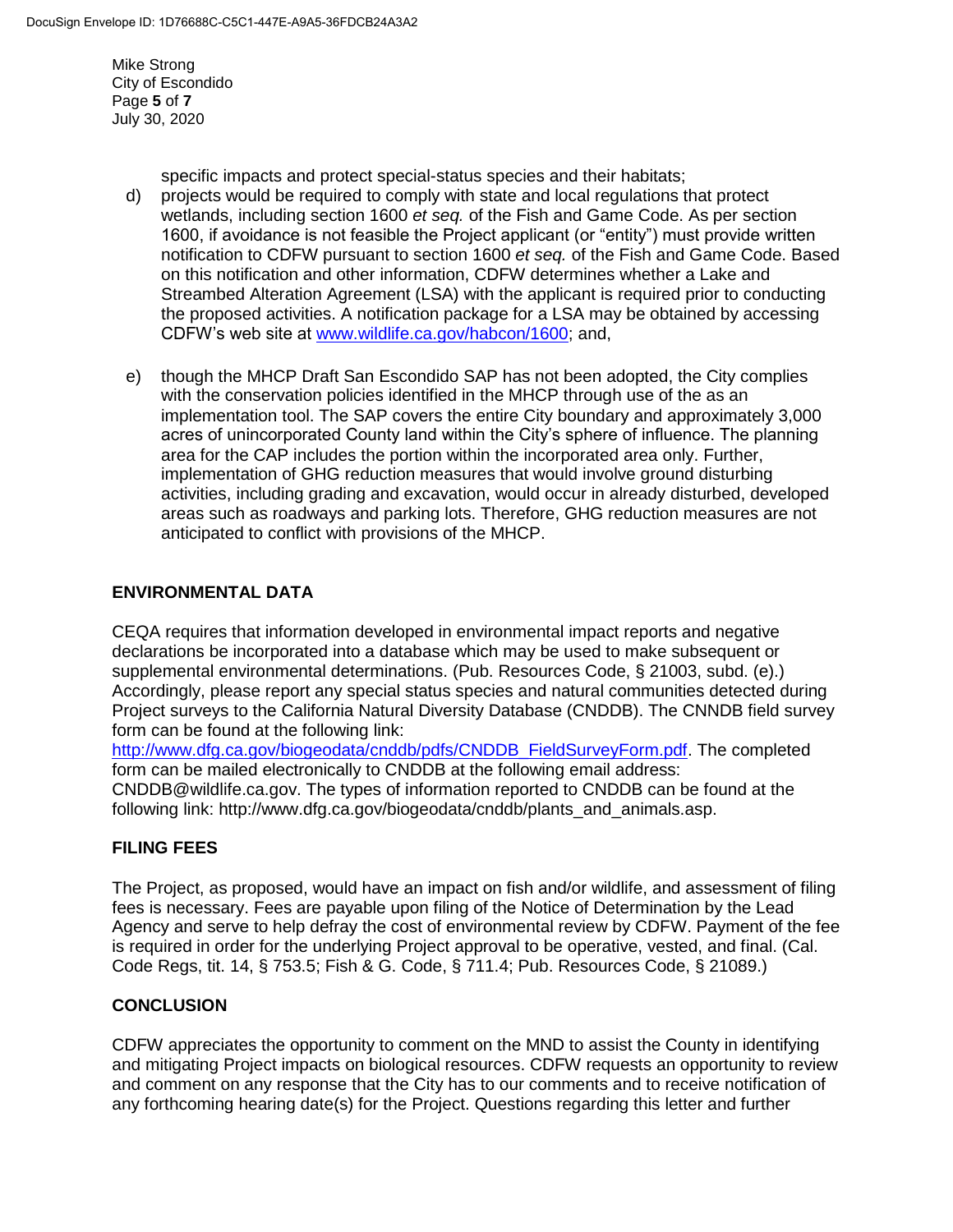Mike Strong City of Escondido Page **6** of **7** July 30, 2020

coordination on these issues should be directed to Meredith Osborne, Environmental Scientist, at [Meredith.Osborne@wildlife.ca.gov](mailto:Meredith.Osborne@wildlife.ca.gov) or (858) 636-3163.

Sincerely,

-DocuSigned by:

Erinn Wilson BOESSCFE24724F5... Environmental Program Manager I

ec: CDFW Susan Howell – San Diego CEQA Program Coordinator - Sacramento

State Clearinghouse

Attachments: Attachment A: Recommended Mitigation Measures